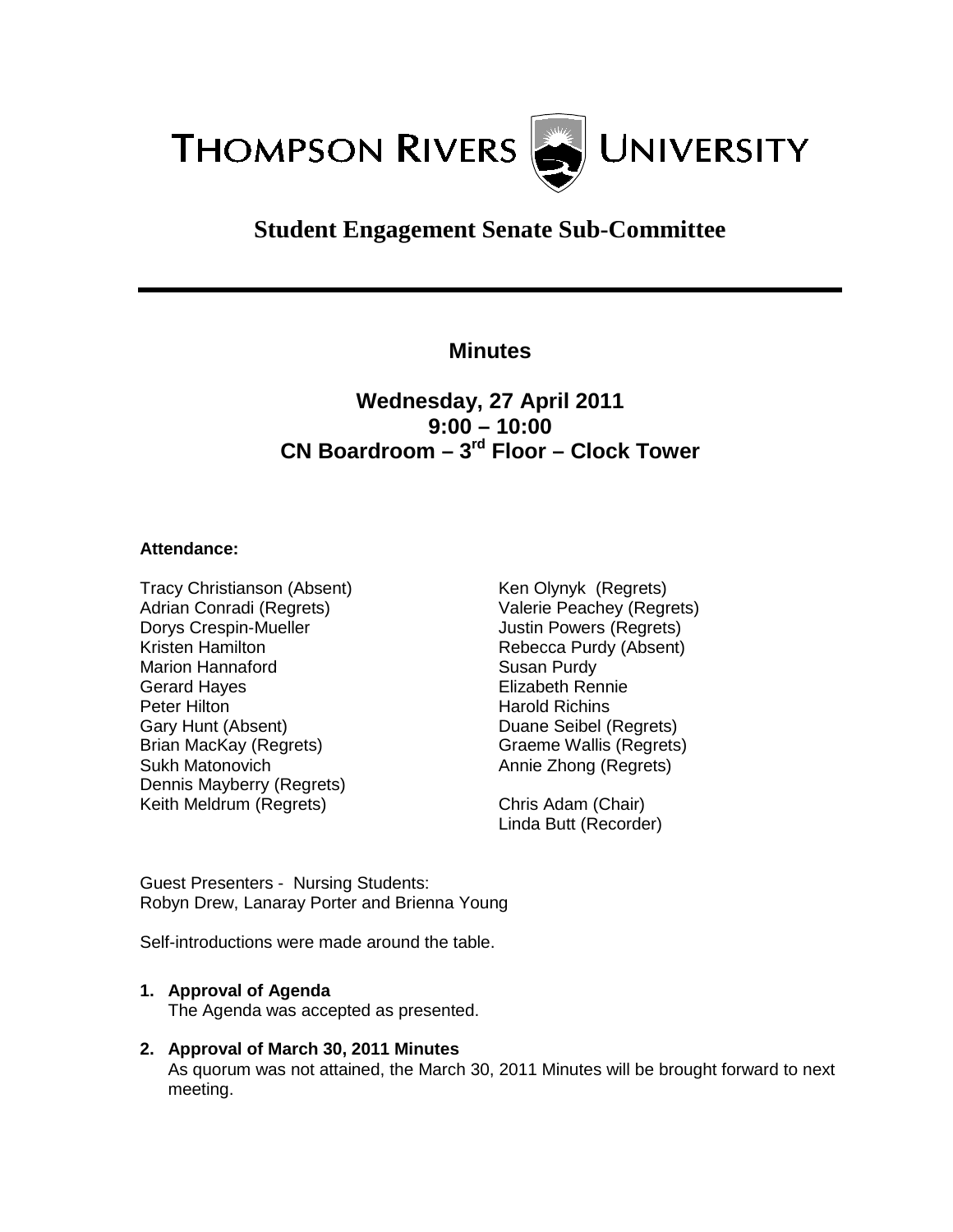#### **3. Presentation by Nursing Students re: Concerns of Student-Parents**

- − Chris introduced 3<sup>rd</sup> year Nursing Students: Robyn, Lanaray and Brienna who gave a PowerPoint presentation about the challenges of being student-parents.
- − This student project was created, in collaboration with Florianne Fehr, Nursing Instructor, to create awareness of challenges and needs of student-parents.
- − Currently TRU does not have statistics on the number of student-parents at TRU.
- − In preparation for the presentation, students researched what other universities such as UBC, McGill and University of Toronto offer to student parents.
- − It was noted that TRU's website does not have much information for student parents and it was suggested that we can create more up-to-date on-line resource than currently available.
- − Need a welcoming space for childcare (breast feeding area/change table) for student-parents.
- − TRU is currently implementing an on-line orientation process and will include a link to connect with student-parents.
- − University of Toronto has links for international students on how to register children in daycare, schools, etc.
- − It was suggested that the Wellness Centre could be an appropriate place for studentparents to go for support.
- − Other suggested avenues of support may be through TRUSU, and the student health and dental plan

#### **Statistical Data**

- − For the project, the Nursing students conducted an anonymous, small 23 person survey, in Student Street, Old Main. The survey results are described in Slide 3 of the attached presentation.
- − Students have been asked to share the data from their survey with our IPA department
- − From an institutional perspective one of the first steps is to identify needs of population at TRU. Do we want to survey on a larger scale? Should we provide students opportunity to self-declare that they are parents.
- − Accurate data/statistics are required to carry weight for decision making and utilization of resources.
- − Daycare waitlist is 2 3 years with approximately 300 on the waitlist. 70% of oncampus daycare enrolment must be from student population.

#### **4. Discussion on how to Pro-actively Report NSSE Results to Local Media**

− Tabled to September/October meeting.

#### **5. IPA Report on NSSE & CUR Awareness Activities**

- − See attached handout.
- − We need to better communicate to students what we are doing. Omega (student newspaper) may be a medium to use to demonstrate to students the activities and events TRU has undertaken in response to student suggestions and discussion.

#### **6. Annual Report of this Committee to Senate**

- − This Committee will be submitting the annual report to Senate in May.
- − For review and endorsement of this report, and to ensure timely submission to Senate, this Committee is scheduled to meet on May  $18<sup>th</sup>$  (instead of May  $25<sup>th</sup>$ ).